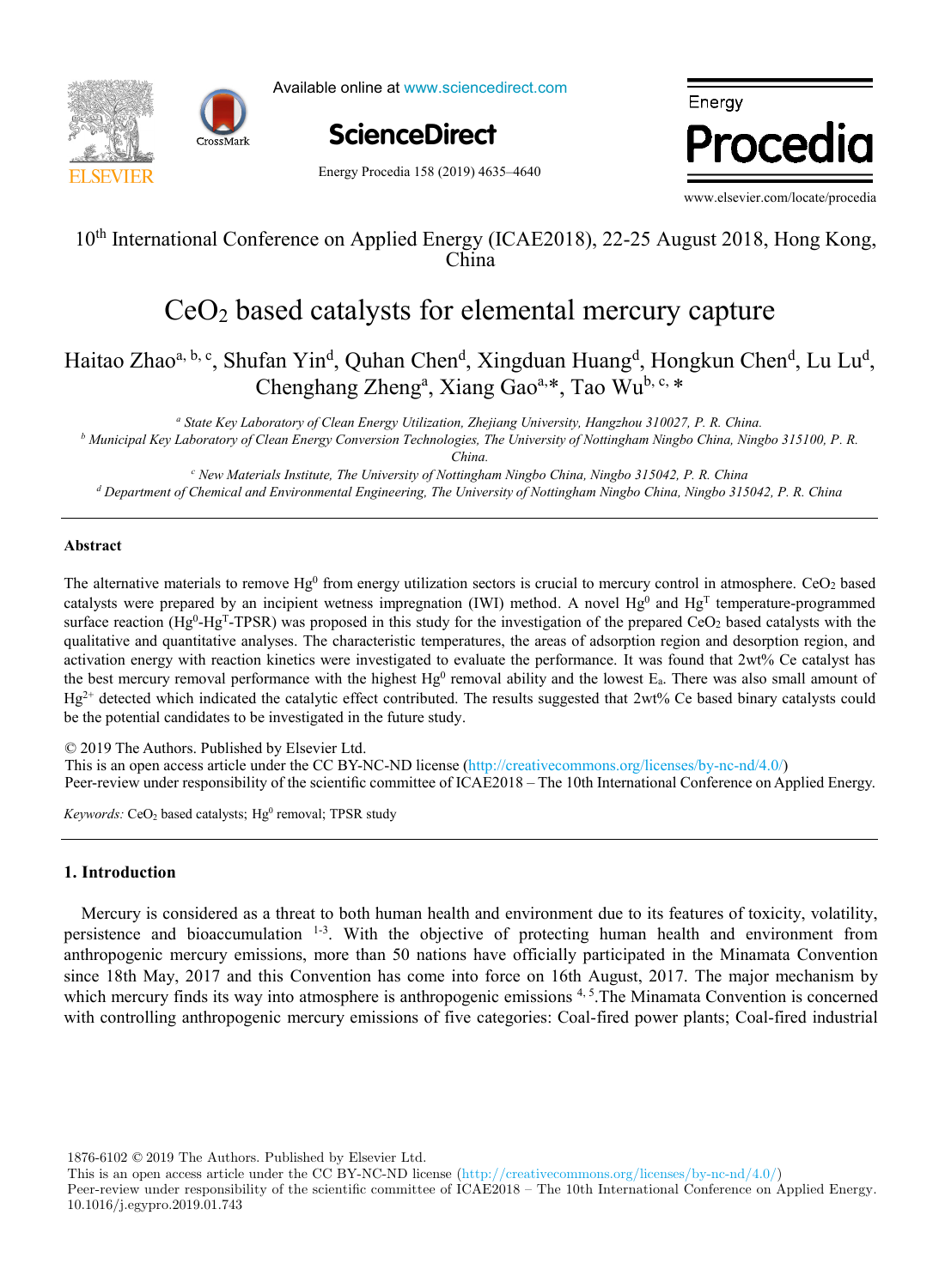boilers; Smelting and roasting processes used in the production of lead, zinc, copper and industrial gold, in the Convention and in this document as 'non-ferrous metals'; Waste incineration facilities; and Cement clinker production facilities. Therefore, effective techniques on controlling mercury emission, especially those five categories of sources listed above, is of utmost need.

Mercury released from anthropogenic sources has three forms: elemental mercury (Hg<sup>0</sup>), oxidized mercury (Hg<sup>2+</sup>) and particulate bound mercury (Hg<sup>p</sup>)<sup>6, 7</sup>. Among them, Hg<sup>2+</sup> can be easily captured by the wet flue gas desulfurization (WFGD) system while Hg<sup>p</sup> can be captured by particulate control devices  $8,9$ . The problem arises from  $Hg^0$  because it is highly volatile and hardly soluble in water  $10^{-12}$ , making it the most difficult to be removed. Therefore, removal of  $He^{0}$  flue gas from emission gas is crucial to mercury control in atmosphere.

Activated carbon injection (ACI) is a mature technology to reduce  $Hg^0$  emission  $^{13-16}$ . Despite of its effectiveness to adsorb  $Hg^0$ , the high cost associated with usage  $11, 17, 18$  and the negative effects on the saleable by-product from coal combustion 19-21 have made the wide application of ACI to be undesirable. Furthermore, the ACI technology is limited because it requires low concentration of inlet mercury and low reaction temperature 14, 17. To overcome the above limitations, other alternative methods on controlling  $Hg^0$  emission should be introduced.

One of the alternative methods is catalytic oxidation of Hg<sup>0</sup> by using metallic oxides  $^{7, 10, 11, 22}$  such as copper oxides (CuO<sub>x</sub>), Cerium oxides (CeO<sub>x</sub>) and manganese oxides (MnO<sub>x</sub>) <sup>22, 23</sup>. Being oxidized to Hg<sup>2+</sup>, mercury can then be easily removed by WFGD system. Based on previous research,  $CeO<sub>2</sub>$  is the most promising one among all of the transition metal oxides  $24$ ,  $25$ . The superiority of CeO<sub>2</sub> comes from its resistance to sulfur dioxide (SO<sub>2</sub>), oxidization ability and outstanding oxygen storage capacity  $24$ ,  $26$ . Nevertheless, CeO<sub>2</sub> is not stable under high temperature<sup>25</sup>. In order to enhance thermal stability of CeO<sub>2</sub>, γ-alumina (γ-Al<sub>2</sub>O<sub>3</sub>) is employed as the support because of its excellent mechanical properties, good thermal stability and low  $cost^{27,28}$ . Consequently, a combination of CeO<sub>2</sub> and  $\gamma$ -Al<sub>2</sub>O<sub>3</sub> can be a feasible and effective catalyst for Hg<sup>0</sup> oxidation.

In this study, CeO<sub>2</sub> catalyst supported by  $\gamma$ -Al<sub>2</sub>O<sub>3</sub> is to be synthesized to oxidize Hg<sup>0</sup>. Experiments are carried out to investigate Hg<sup>0</sup> oxidation performance of this synthesized catalyst. Effects of different concentration for CeO<sub>2</sub> under different temperatures is also rapidly investigated to find the condition of optimum catalyst performance.

#### **2. Material and methods**

CeO<sub>2</sub> based catalysts were prepared by an incipient wetness impregnation (IWI) method in this study using  $\gamma$ - $AI_2O_3$  as the support, which was described in detail elsewhere. Rare earth Ce metal was selected as metal precursor with different concentrations of metal salts Ce(NO<sub>3</sub>)<sub>3</sub>•6H<sub>2</sub>O (analytical grade, Sinopharm Chemical Reagent Co, Ltd.) used in this study.

A novel  $Hg^0$  and  $Hg^T$  temperature-programmed surface reaction ( $Hg^0-Hg^T$ -TPSR) was proposed in this study for the investigation of the prepared  $CeO<sub>2</sub>$  based catalysts with the qualitative and quantitative analyses as described in our previous research. The characteristic temperatures, the areas of adsorption region and desorption region, and reaction kinetics were studied.

# **3. Results & Discussions**

The temperature-programmed surface reaction (TPSR) was selected as an experimental method to analyse the performance of  $\gamma$ -Al<sub>2</sub>O<sub>3</sub> supported CeO<sub>2</sub> catalysts. Figure 1 shows the temperature-programmed surface reaction (TPSR) profile of  $Hg<sup>T</sup>$  and  $Hg<sup>0</sup>$ .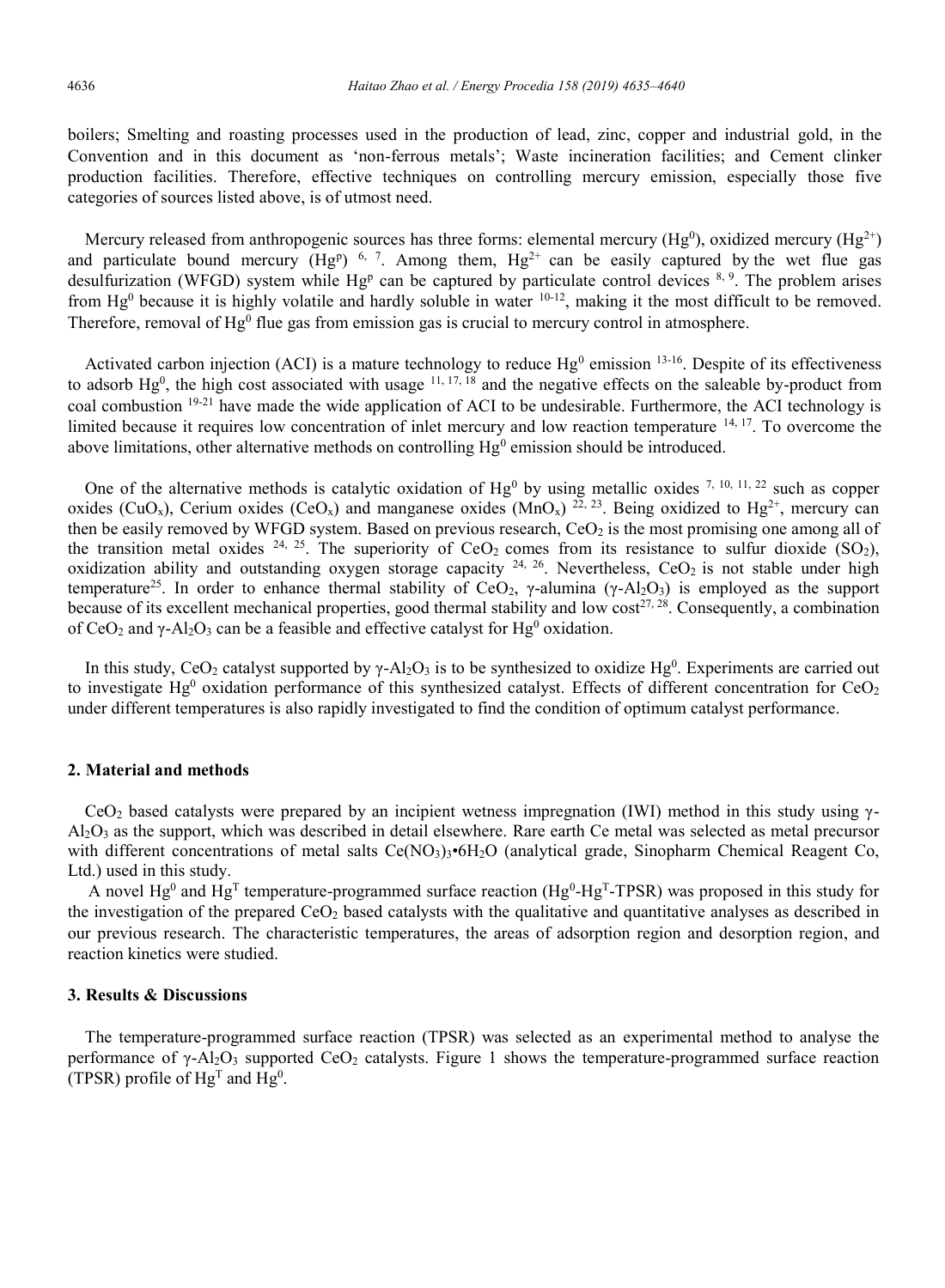

Fig. 1. Hg<sup>T</sup>-TPSR and Hg<sup>0</sup>-TPSR profiles of  $\gamma$ -Al2O3 supported Ce oxides.

| As can be seen from Fig. 1, Ce based catalyst displays a vigorous mercury absorption ability at a relative low                                      |
|-----------------------------------------------------------------------------------------------------------------------------------------------------|
| temperature. Lowest concentration of $Hg^0$ can be achieved with 2wt% Ce in catalyst. Therefore, 2wt% Ce catalyst                                   |
| has the best Hg <sup>0</sup> removal performance. There was also small amount of Hg <sup>2+</sup> detected with the gap between Hg <sup>T</sup> and |
| $Hg0$ , which indicated the catalytic effect contributed. However, this phenomenon is of great important for the Ce                                 |
| based binary catalysts further study.                                                                                                               |

| <b>Table 1</b> Characteristic temperatures of CeO <sub>2</sub> based catalysts |               |                   |                      |                   |               |  |  |
|--------------------------------------------------------------------------------|---------------|-------------------|----------------------|-------------------|---------------|--|--|
| Sample                                                                         | $T_{\rm a0}$  | $T_{\rm ra,peak}$ | $T_{\rm a,peak}$     | $T_{\rm d0}$      | $T_{rd,peak}$ |  |  |
|                                                                                | $^{\circ}$ C) | (°C)              | $^{\circ}\mathrm{C}$ | $\rm ^{(o}\rm C)$ | (°C)          |  |  |
| 0.5Ce                                                                          | 171.3         | 285.4             | 341.8                | 429.5             | 462.2         |  |  |
| 1Ce                                                                            | 148.8         | 234.3             | 338                  | 433.3             | 444.8         |  |  |
| 2Ce                                                                            | 145.5         | 213.9             | 341.4                | 427.5             | 443.1         |  |  |
| 3Ce                                                                            | 196.9         | 271.9             | 397.1                | 459.8             | 472.7         |  |  |
| 4Ce                                                                            | 163.5         | 318               | 381                  | 462.4             | 466.4         |  |  |
| 5Ce                                                                            | 190.6         | 282.3             | 400.2                | 453.6             | 460.5         |  |  |

**Table 1** Characteristic temperatures of 
$$
CeO2
$$
 based catalysts

During the process of TPSR, different types of characteristic temperature for each of these catalysts have been recorded. The result has been summarised in table 1 by qualitative analysis. Those different types of characteristic temperature included in table 1 are initial adsorption  $(T_{a0})$ , adsorption rate peak  $(T_{\text{ra,peak}})$ , adsorption peak  $(T_{\text{a, peak}})$ , initial desorption (T<sub>d0</sub>), desorption rate peak (T<sub>rd, peak</sub>) and desorption peak (T<sub>d, peak</sub>).

All the characteristic temperatures can be selected as effective parameters to analyse the  $Hg<sup>0</sup>$  capture performance of all the catalysts. According to the data in table 1, catalyst with 2wt% Ce has the lowest temperature for most of the characteristic temperatures when in comparison with the value of other catalysts. Regarding  $T_{\text{ao}}$  and  $T_{\text{ra,peak}}$ , the value of 2wt% Ce catalyst is the lowest temperature, which indicate that less energy is needed for 2wt% Ce catalyst to capture Hg<sup>0</sup>. Moreover, the  $T_{a,peak}$  is relative higher than that of  $1wt\%$  Ce catalyst, which suggest the effect temperature window for  $Hg^0$  capture extended.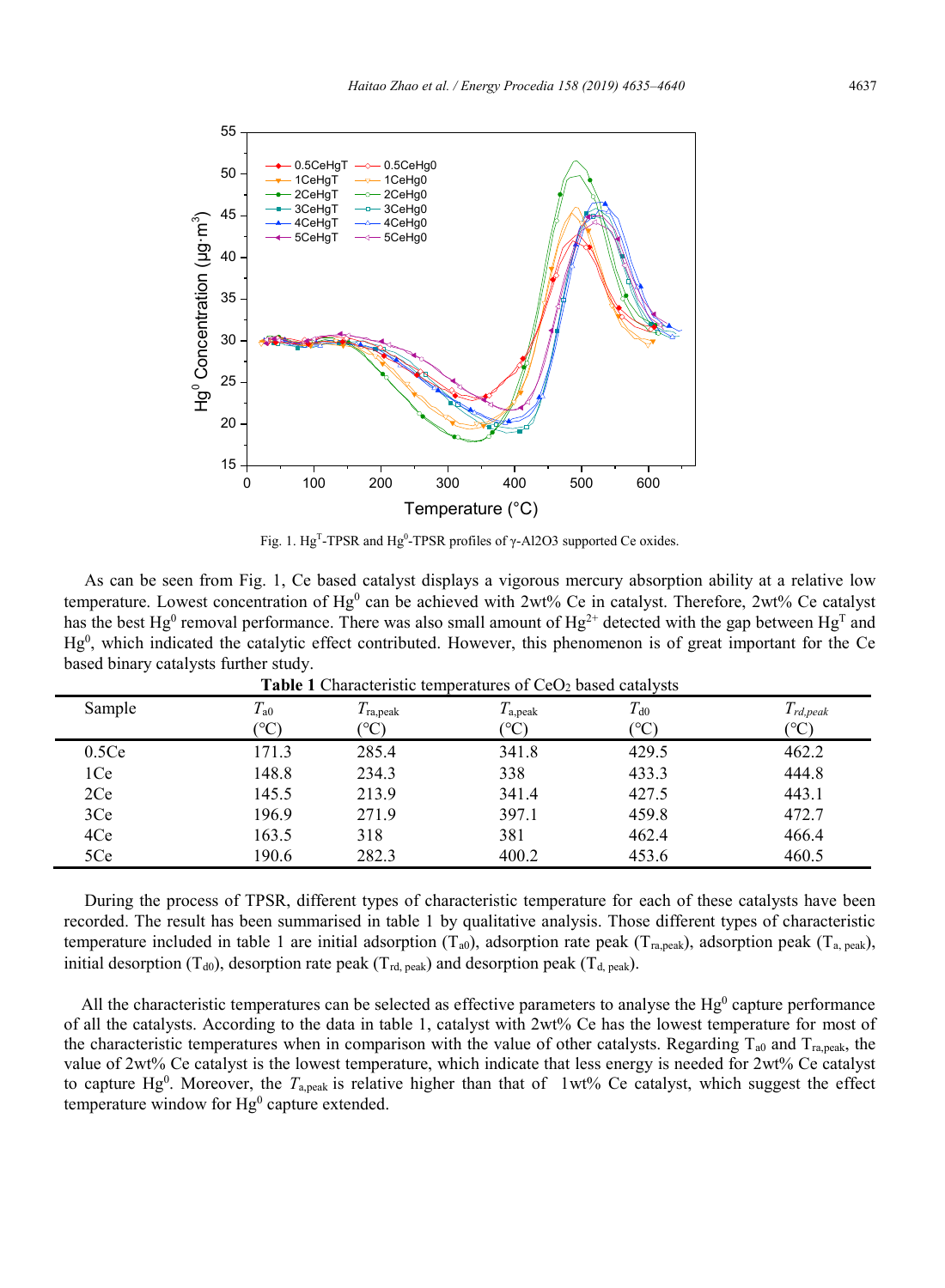

Fig. 2. Amount of Hg<sup>0</sup> adsorbed and desorbed over  $\gamma$ -Al<sub>2</sub>O<sub>3</sub> supported Ce oxides

By quantitative analysis, the areas of adsorption region and desorption region (in the Fig. 1) were obtained via the integration calculation of the areas below/above the baseline concentration of Hg<sup>0</sup> as shown in Fig. 2. The calculated absolute adsorption areas enable the screening of the samples by identifying  $Hg<sup>0</sup>$  adsorption ability. It is obvious that the adsorption area for 2wt% Ce catalyst had the maximum amount of  $Hg^0$  adsorbed. The catalysts with 1wt% Ce,  $3wt\%$  Ce and  $4wt\%$  Ce showed slightly the same performance whilst the Hg<sup>0</sup> adsorption ability decreased when catalysts with 0.5wt% Ce and 5wt% Ce with the shrinking of adsorption areas.

Furthermore, the values of absolute desorption areas are following the same trend with that of the absolute adsorption areas. However, there is a gap between the two curves, which indicate that the catalytic effect may happen with the  $Hg^{2+}$  generated. The phenomenon could also be observed from the Fig. 1. Further work is needed to study this phenomenon in the future.

| $\mathbf{r}$ which is a contribution of $\mathbf{r}$ and $\mathbf{r}$ and $\mathbf{r}$ and $\mathbf{r}$ are $\mathbf{r}$ . The set |               |             |         |                  |  |  |  |  |
|------------------------------------------------------------------------------------------------------------------------------------|---------------|-------------|---------|------------------|--|--|--|--|
| Sample                                                                                                                             | Slope         | $E_a$       | $R^2$   | $\Delta X_{max}$ |  |  |  |  |
|                                                                                                                                    |               | (kJ/mol)    |         | (%)              |  |  |  |  |
| 0.5Ce                                                                                                                              | $-6917.78626$ | 57.51724208 | 0.93598 | 24.88326286      |  |  |  |  |
| 1Ce                                                                                                                                | -6880.72017   | 57.20905978 | 0.91966 | 35.31628002      |  |  |  |  |
| 2Ce                                                                                                                                | $-6376.60096$ | 53.01761102 | 0.96012 | 41.02936347      |  |  |  |  |
| 3Ce                                                                                                                                | -7069.58075   | 58.77932219 | 0.99186 | 33.5344563       |  |  |  |  |
| 4Ce                                                                                                                                | -7375.21945   | 61.3205246  | 0.98361 | 33.19336765      |  |  |  |  |
| 5Ce                                                                                                                                | $-8214.37654$ | 68.2976123  | 0.95058 | 30.49307932      |  |  |  |  |

**Table 2** Reaction kinetics summary of γ-Al<sub>2</sub>O<sub>3</sub> supported Ce oxides

In this research, activation energy with kinetic study was also carried out to evaluate the potential of individual candidate Ce catalysts for Hg<sup>0</sup> capture, which was calculated using the modified Arrhenius plotting of Hg<sup>0</sup> -TPSR experimental data in Fig. 1. The data with initial removal efficiency below 10% were selected for the calculation and the correlation was strong with a  $R^2$  above 0.95 as shown in the Table 2. It was found the 2wt% Ce catalyst had highest  $\Delta X_{max}$  and the lowest E<sub>a</sub> for Hg<sup>0</sup> capture. Fig. 3 also clearly indicated that E<sub>a</sub> decreased with the increasing amount of Ce until 2 wt% when reached a peak. After that, the  $E_a$  increased with the increasing amount of Ce. Therefore, based on the above results, less energy is needed for  $2wt\%$  Ce catalyst to capture Hg<sup>0</sup>, which results are useful for the Ce based binary catalysts study in the future.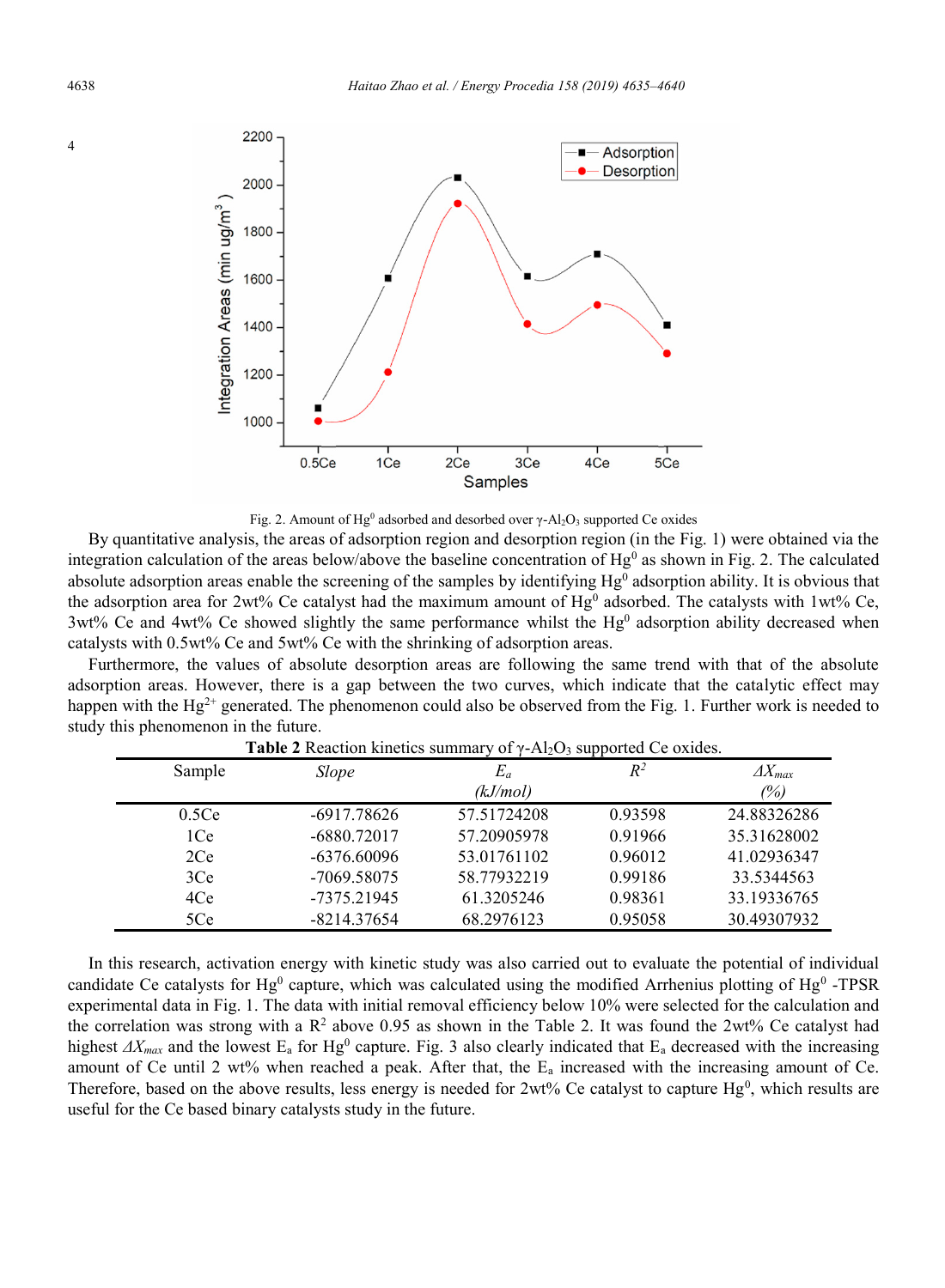

Fig. 3. Activation energy of Hg<sup>0</sup> oxidation over  $\gamma$ -Al<sub>2</sub>O<sub>3</sub> supported Ce oxides

#### **4. Conclusion**

CeO2 based catalysts were developed as alternative materials to mercury control in atmosphere. An incipient wetness impregnation (IWI) method was adopted to prepare the samples. For the investigation of the prepared catalysts, a novel  $Hg^0$  and  $Hg^T$  temperature-programmed surface reaction  $(Hg^0-Hg^T-TPSR)$  was proposed in this study with the qualitative and quantitative analyses. The characteristic temperatures, the areas of adsorption region and desorption region, and activation energy with reaction kinetics were investigated to evaluate the performance. It was found that 2wt% Ce catalyst has the best mercury removal performance with the highest Hg<sup>0</sup> removal ability and the lowest  $E_a$ . There was also small amount of  $Hg^{2+}$  detected with the gap between  $Hg^T$  and  $Hg^0$ , which indicated the catalytic effect contributed. However, this phenomenon is of great important for the Ce based binary catalysts further study.

## **Acknowledgements**

Following funding bodies are acknowledged for partially sponsoring this research: National Key Research and Development Project (2017YFB0603202, 2017YFB0602601, and 2017YFC0210400), Young Scientist Programme of Natural Science Foundation of China (51706114), Ningbo Natural Science Foundation (2017A610060), and China Postdoctoral Science Foundation (2016M601942). A group of undergraduate students (Quhan Chen, Xingduan Huang, Hongkun Chen, Lu Lu and Shufan Yin are appreciated to participate in this project.

# **References**

1. Driscoll, C. T.; Mason, R. P.; Chan, H. M.; Jacob, D. J.; Pirrone, N., Mercury as a global pollutant: Sources, pathways, and effects. *Environmental Science and Technology* **2013,** *47*, (10), 4967-4983.

2. Liu, J.; Qu, W.; Zheng, C., Theoretical studies of mercury–bromine species adsorption mechanism on carbonaceous surface. *Proceedings of the Combustion Institute* **2013,** *34*, (2), 2811-2819.

3. Wei, Z. S.; Luo, Y. W.; Li, B. R.; Chen, Z. Y.; Ye, Q. H.; Huang, Q. R.; He, J. C., Elemental mercury oxidation from flue gas by microwave catalytic oxidation over Mn/γ-Al2O3. *Journal of Industrial and Engineering Chemistry* **2015,** *24*, 315-321.

4. Stolle, R.; Koeser, H.; Gutberlet, H., Oxidation and reduction of mercury by SCR DeNOx catalysts under flue gas conditions in coal fired power plants. *Applied Catalysis B: Environmental* **2014,** *144*, 486-497.

5. Wathen, J. B.; Lazorchak, J. M.; Olsen, A. R.; Batt, A., A national statistical survey assessment of mercury concentrations in fillets of fish collected in the U.S. EPA national rivers and streams assessment of the continental USA. *Chemosphere* **2015,** *122*, 52-61.

6. Yang, Y.; Liu, J.; Wang, Z.; Zhang, Z., Homogeneous and heterogeneous reaction mechanisms and kinetics of mercury oxidation in coal-fired flue gas with bromine addition. *Proceedings of the Combustion Institute* **2017,** *36*, (3), 4039-4049.

7. Zhang, B.; Liu, J.; Dai, G.; Chang, M.; Zheng, C., Insights into the mechanism of heterogeneous mercury